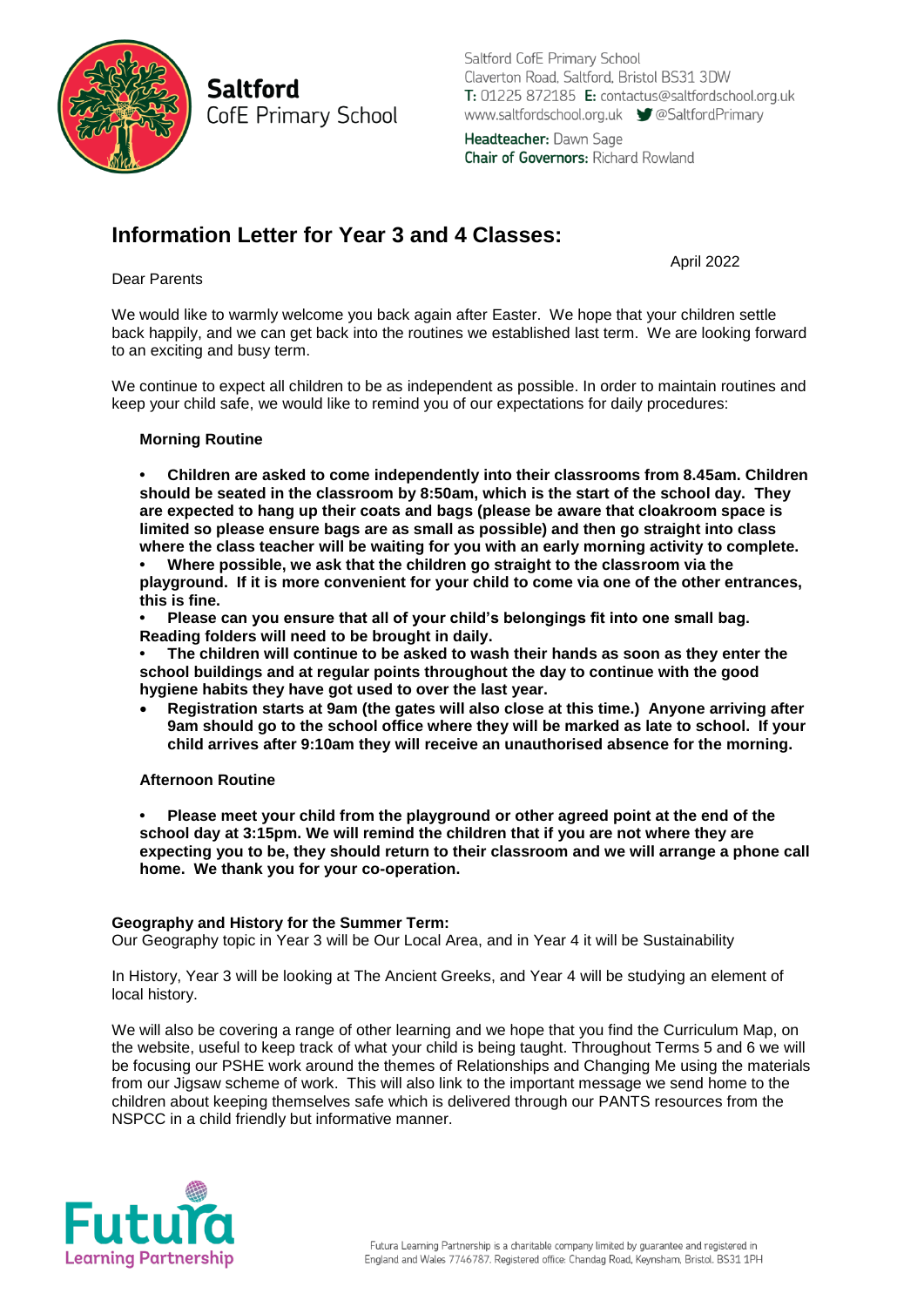Y4 Multiplication Check: These will be taking place during the week beginning Monday 6<sup>th</sup> June.

**Snacks** The school policy on snacks is to ensure that they should be a healthy option. If you would like your child to have a mid-morning snack, we encourage them to bring in fresh fruit or vegetables. The best snacks for break time are foods that they can eat outside and can be eaten with their fingers. Chopped up, fruit or raw veggies such as carrots or peppers are ideal. Breadsticks and wholemeal crackers are also great finger foods that can be spread with low-fat soft cheese. Please note that the most recent guidance is that dried fruit is no longer recommended as a betweenmeal snack as it's high in sugar and can be bad for teeth. Parents have asked about various shop purchased snacks, such as fruit-winders and various breakfast bars etc. Most of these snacks are usually high in sugar. Water should be the only drink. Milk can be purchased through the school milk [service.](http://www.saltfordschool.org.uk/assets/uploads/documents/office/General%20Parent%20Letter%20Milk%20Feb%202018.pdf) **It is essential that your child has a named water bottle that is easy for them to refill during the day.** Thank you for your support

**Nut and seed life-threatening allergy awareness:** We have several children with severe lifethreatening nut and sesame seed allergies and a reaction can be triggered by airborne contact. For safety reasons, we must insist that parents/guardians do not send children to school with peanut butter sandwiches, Nutella, cereal bars containing nuts etc. or indeed anything containing nuts or sesame seeds (i.e. on buns or snack bars.) Our aim above to discourage confectionery for birthday celebrations – sweets and chocolates can contain traces of nuts and seeds. Thank you for your cooperation and understanding with this.

**Birthday celebrations**: We do not wish to spoil any child's birthday happiness but at the same time we do not want to add to the issues that we all know sugar causes for children. School council's presentation about the issues around sweets been sent in for birthdays can be found [here](https://www.saltfordschool.org.uk/assets/uploads/documents/children/Healthy%20eating.pdf) and their presentations linked to our sugar smart campaign can be found [here.](https://www.saltfordschool.org.uk/assets/uploads/images/children/Sugar%20Smart%20Assembly%201%20-%20Saltford%20School.pdf) We are introducing other ways of celebrating your child's special day in school without cakes and sweets. We think these are choices for you to make for yourselves at home. So please do not send sweets, cakes or other treats to school when it is your child's birthday.

**Toys:** Toys may be brought into school if requested as part of a class activity or display. We request that toys are not brought in for Golden Time.

**Outdoor Shoes:** Please can children have a separate pair of outdoor shoes in school as we use the side field at playtime and lunchtime wherever possible.

**Reading:** We actively encourage your child to read regularly. Children benefit from having reading as part of a daily routine, so this could be before they go to sleep at night. If you are unsure about suitable reading material for your child, please do not hesitate to contact us in school. The children's planners are checked regularly so please could you encourage them to keep these up to date.

**Homework:** All children will have reading folders. These should come to school **every day**. In them you will find your child's reading book and a Saltford School Planner. 10-20 quiet minutes is all you need each day. It's amazing how this will aid your child's progress. *Reading to your child is invaluable.* Please see our presentation about how you can support your child's reading at home [here.](https://www.saltfordschool.org.uk/assets/uploads/documents/curriculum/english/Reading%20at%20Saltford%20School.pdf)

Spellings for the first week back will be given to Year 3 in the last week of this term to be tested on the first Friday back. Due to camp, the spellings for Year 4 will be given out during the first week to be tested Friday 6th May. The expectation for maths is the completion of DoodleMaths **3x a week earning a minimum of 30 stars**. This will be monitored each Friday in class. Please help your child to get into a routine that works for you to enable them to achieve this.

In order to support the children's learning at home we suggest the following websites: [TT Rockstars](https://play.ttrockstars.com/auth/school/student) and [Doodle Maths](https://www.doodlemaths.com/students/) (logins required)

[ict games.com](http://www.ictgames.com/) **[Topmarks](https://www.topmarks.co.uk/)**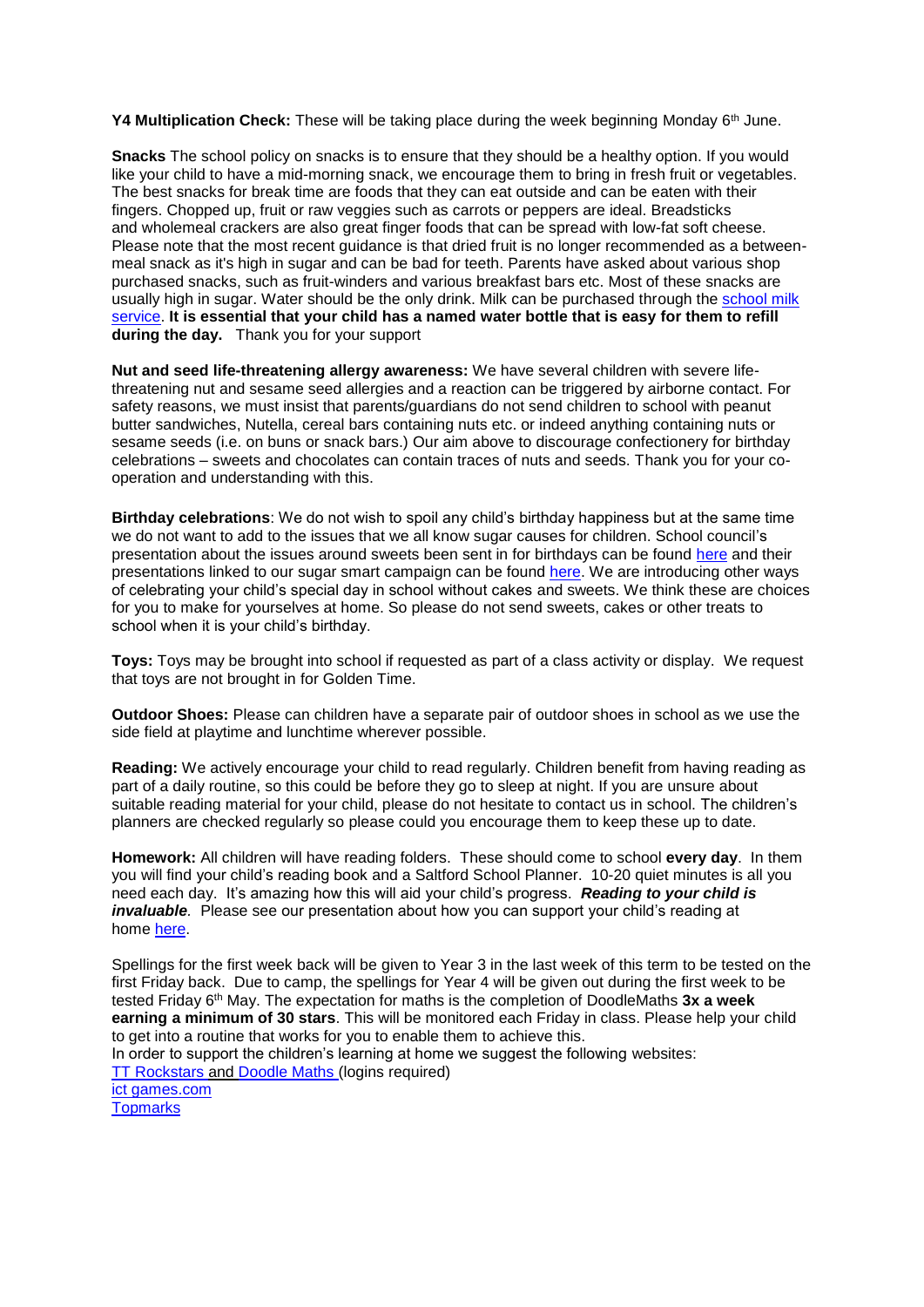**Physical Education** Indoor P.E. kit should be red plain or [Saltford t shirts](https://www.saltfordschool.org.uk/the-office/) and black shorts. Outdoor PE Kits should include long warm jogging trousers, a red T-Shirt, trainers, (Please send velcro fasteners if your child is unable to tie their laces**)** and a fleece type jacket. Please keep these in school all week as sometimes we need to adjust our P.E. slots.

| <b>Class</b> | PE Slot 1 | PE Slot 2 |
|--------------|-----------|-----------|
| Lime         | Tuesdav   | Thursday  |
| Sycamore     | Mondav    | Wednesday |
| Willow       | Tuesday   | Fridav    |
| Maple        | Monday    | Friday    |

**PPA Time:** This is class teacher's support time away from the classroom:

| Teacher               | Cover                                                      |  |
|-----------------------|------------------------------------------------------------|--|
| Mrs.Spincer/Mrs.Brook | Mrs. Dixon every Wednesday pm                              |  |
| Miss Mulready         | Miss Harding every Thursday pm                             |  |
| Mrs. Nethercott       | Mrs. Godwin every Thursday afternoon and Mrs. Hamlen every |  |
|                       | Fridav                                                     |  |
| Mr Jenkins            | Miss Harding alternate Tuesdays                            |  |

**Lost Property: Please make sure that everything is named.** This includes things like socks, shoes, hats, gloves, lunchboxes and drink bottles!! If everything is named, we will save a huge amount of time searching for lost items.

**School Dinners**: Key Stage Two children are required to pay should they wish to have a school dinner. Alternatively, parents can choose to provide their child with a packed lunch from home. If your child is having a school dinner, please can you use the School Gateway system (link below) to make any payment. Please can we also ask that you go through the menu with your child to ensure that they know what is available that day and whether they would like a vegetarian dinner (green) or a non-vegetarian (red). Class teachers require this information so that the kitchen can prepare the correct number of meals. The menu can be found on the school website. <http://www.saltfordschool.org.uk/the-office/>

**Payments:** Where payment for trips or events is required, the school uses School Gateway, an online payment system. A link to the School Gateway system is available on our website or through <https://login.schoolgateway.com/0/auth/login> .

**Hair: We** would like to request that all long hair (boys and girls) is put up for school in an effort to help prevent outbreaks of head lice which are so common. Please can all hair be tied neatly, with only small red and black clips and elastics to fasten them. Please see our uniform policy in the office section of the website for further information. <http://www.saltfordschool.org.uk/the-office/>

**Outdoor Shoes:** Please can children always have a separate pair of outdoor shoes in school as we would like to use the field at playtime and lunchtime wherever possible. These need to be waterproof.

**Voluntary Classroom Support: We** are always looking for parent helpers to support activities in school. Information regarding this will be sent out when we are able to restart this - including all the current safety details etc. If you can help, we are always very grateful - even if it is on odd occasions or only for a short period of time. DBS forms are available from the school office. We would like to thank you for your continued support and hope that the year ahead will be a happy and healthy one for all concerned. Please do book an appointment with your child's teacher if there is anything you need to discuss with them  $-$  it is not always easy to have a conversation with the children present.